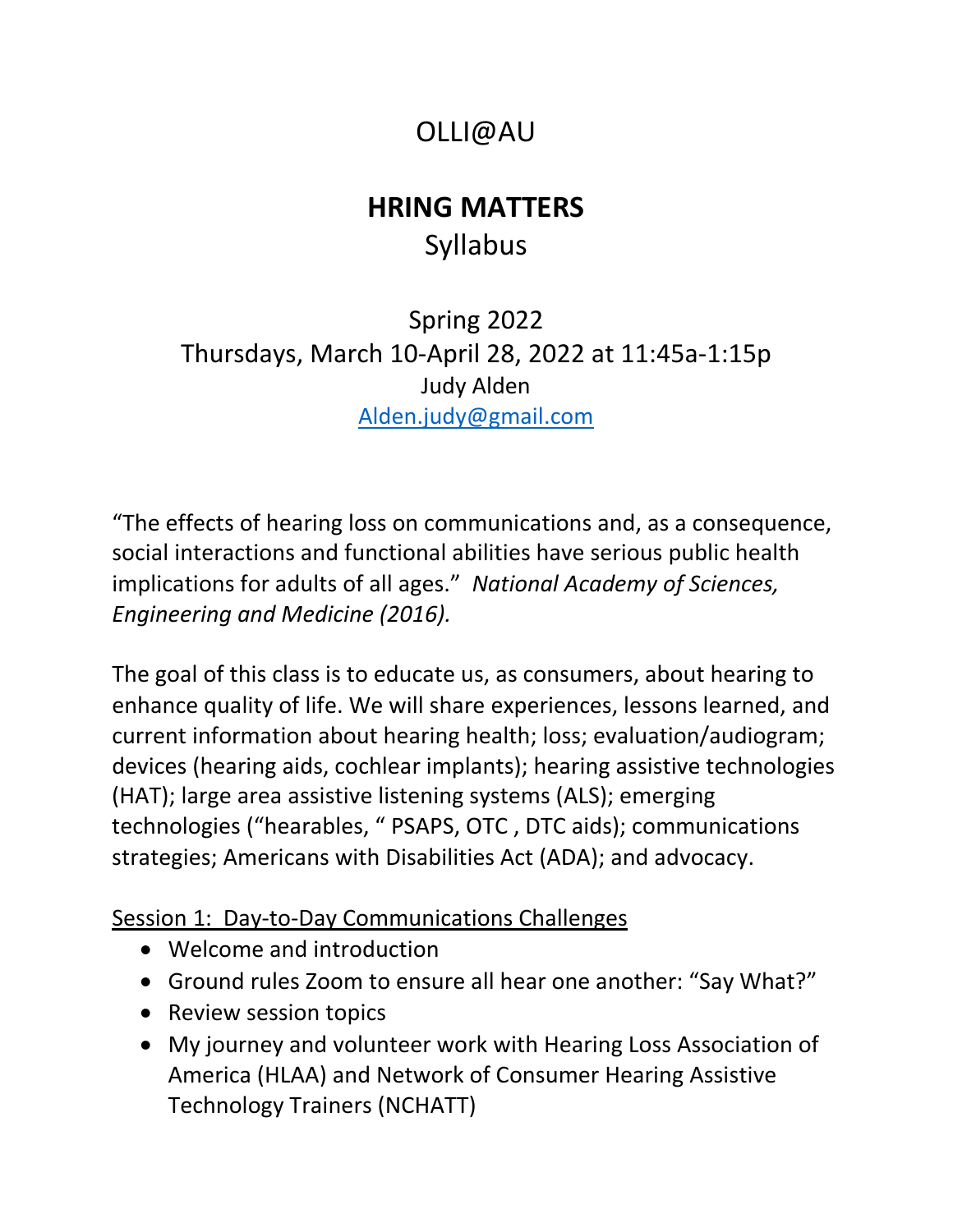- Review recent data about hearing loss across various demographics, including increase among young people
- Members introductions, including 1-2 key course expectations
- "Do you think you have a hearing loss?"
- "Tips for a hearing person to communicate with person who has hearing loss."
- Assign individuals to prioritize challenging hearing situations for next session

# Session 2: Applying Communications Strategies

- Discuss situational strategies and tools used and/or considered
- Identify key skills to enhance hearing
- Case study: Restaurant
- Case study: Meeting Room
- Role play advocacy and it's importance

Session 3: How to Assess Hring

- Guest speaker: Larry Medwetsky, Ph.D. Gallaudet University, professor, AuD program. HLAA professional advisor audiology.
- Understand audiogram as basis for hearing assessment and device recommendations (hearing aid, cochlear implant, etc)
- Q&A

# Session 4: Hearing Assistive Devices

- Reviewing the latest information in this dynamically changing space
- Hearing aids
- Cochlear implants
- "Hearables"
- PSAPs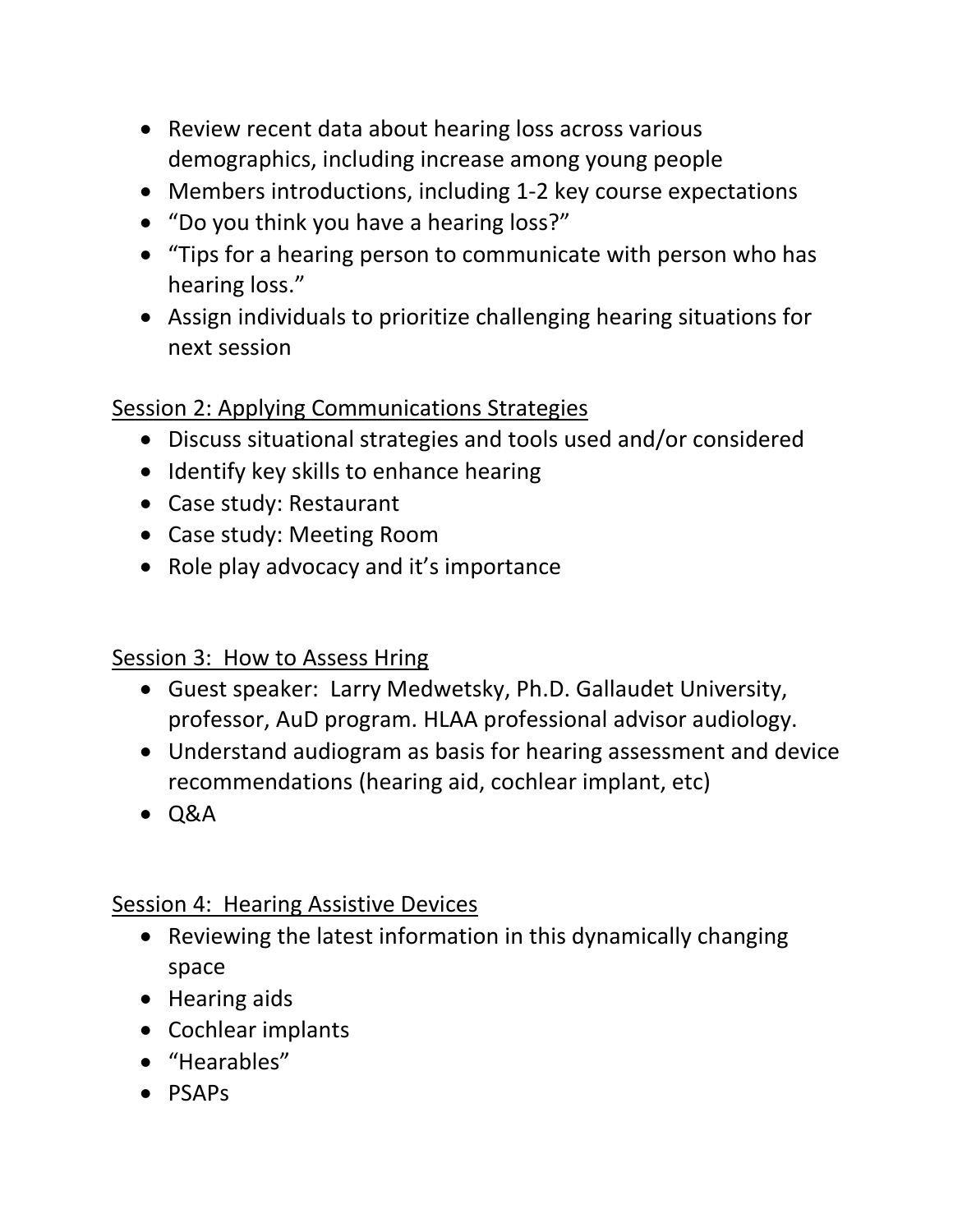- OTC, DCT aids
- Examples and samples of various
- Q&A

#### Session 5: HLAA and Cochlr Implant

- Guest speaker, Russell Misheloff, past resident of HLAA-DC chapter and cochlear implant user
- Understand the mission of HLAA as voice of those with hearing loss and as an informed, collegial resource and advocate
- Learn first-hand about hearing loss journey leading to cochlear implant and its use
- Q&A

# Session 6: Hearing Accessible Technology (HAT)

- Telecommunications overview and demoes
- o Amplification: Pocket Talker
- o Voice to Text: CapTel (landline); InnoCaptions (mobile); Google Voice (messages)
- Apps overview and demoes
- o General (FaceTime, Skype, Zoom)
- o Hearing Specific (AVA; Otter)
- Streamers, Bluetooth, Smartphones
- Safety and Alerting Devices (wakeup; doorbell; phone; fire)
- Other innovations
- Q&A

# Session 7: Americans With Disabilities Act (ADA) and Accessibility

- Hearing loss as "invisible disability"
- Setting criteria and importance of advocacy to meet needs
- Public venue accessibility resources: Assistive Listening Systems (ALS)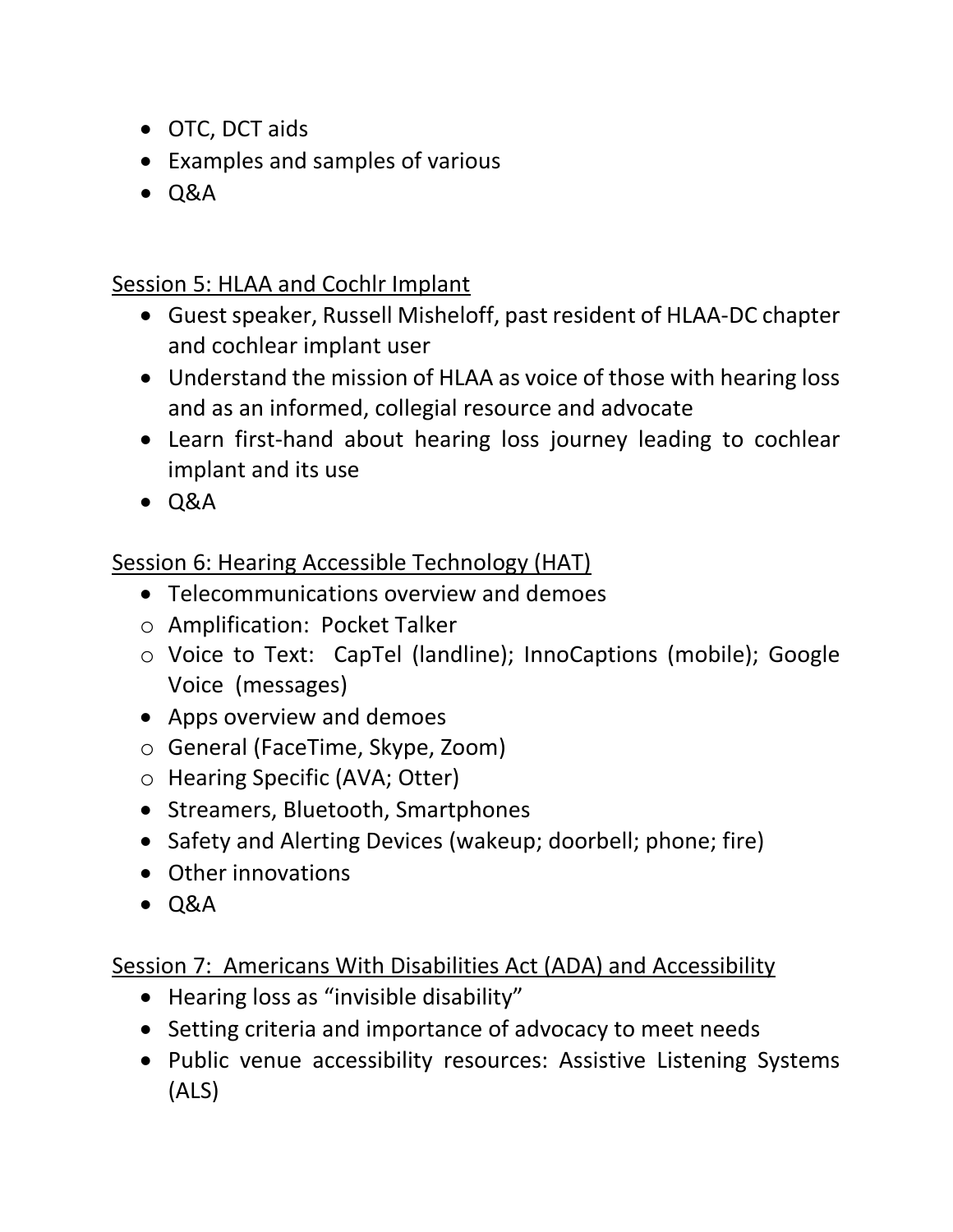- $\circ$  Induction loop (OLLI at AU; DC public libraries Tenley)
- o Infrared (IR) (Ken Cen)
- o Frequency Modulation (FM) (National Cathedral; National Presbyterian Church)
- o T-Coils
- o Captions
- o Movie theater
- o Live theater
- $\circ$  CART (caption assisted real time)
- o Zoom Automated Speech Recognition (ASR)
- o DC Office of Deaf, DeafBlind, and Hard of Hearing established by Law 12/21.

#### Session 8: You and Your Hearing Matters

- Check-in and discussion regarding stated expectations from session 1.
- Share curated resources and website addresses for info and support
- Q&A
- Wrapup
- You can help those with hearing loss to enhance their quality of life – and that of others: ADVOCATE!

Note: A slide will state and I will reiterate that none of the products or services discussed are endorsed by OLLI, N-CHATT, HLAA, nor me. The purpose of any specific references or demoes is to provide an opportunity to know about resources, experience a few among many choices, and develop criteria for selection and use.